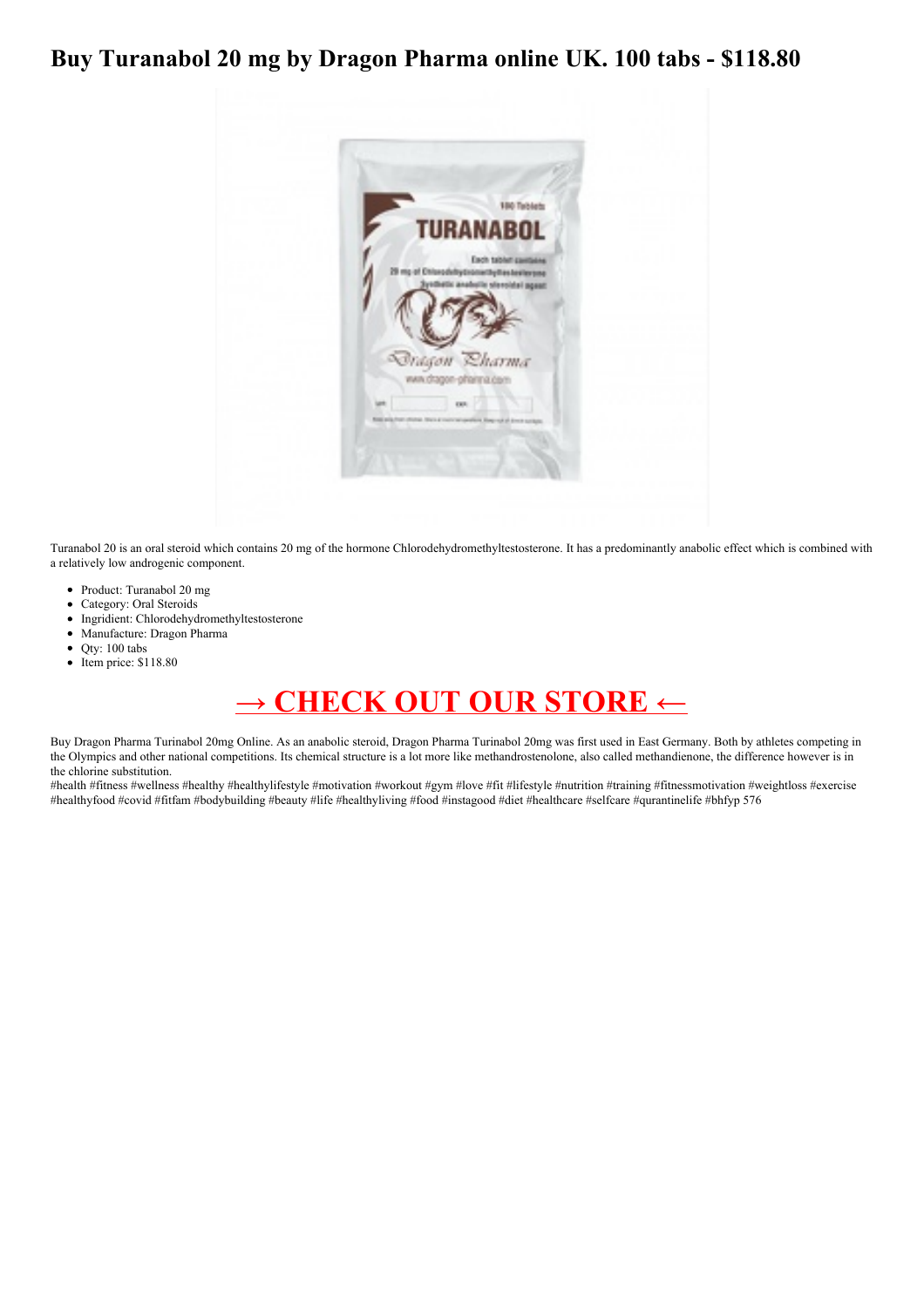

#athlete #menwithclass #dapper #fitfamily #fitnessaddict #HerbalLife24 #fitnessmotivation #fitnessfreak #gym #gymlifestyle #bodybuilding #fitsporation #motivation #health #muscles#lifestyle #ocr #shredz #fitfam #fitspo #movember #WesTheGreatFitness #massgain 1350

<http://turinabol-mg-for-sale-uk.over-blog.com/2020/05/buy-oral-gp-turan-10-mg-by-geneza-pharmaceuticals-50-tabs-41.80.html>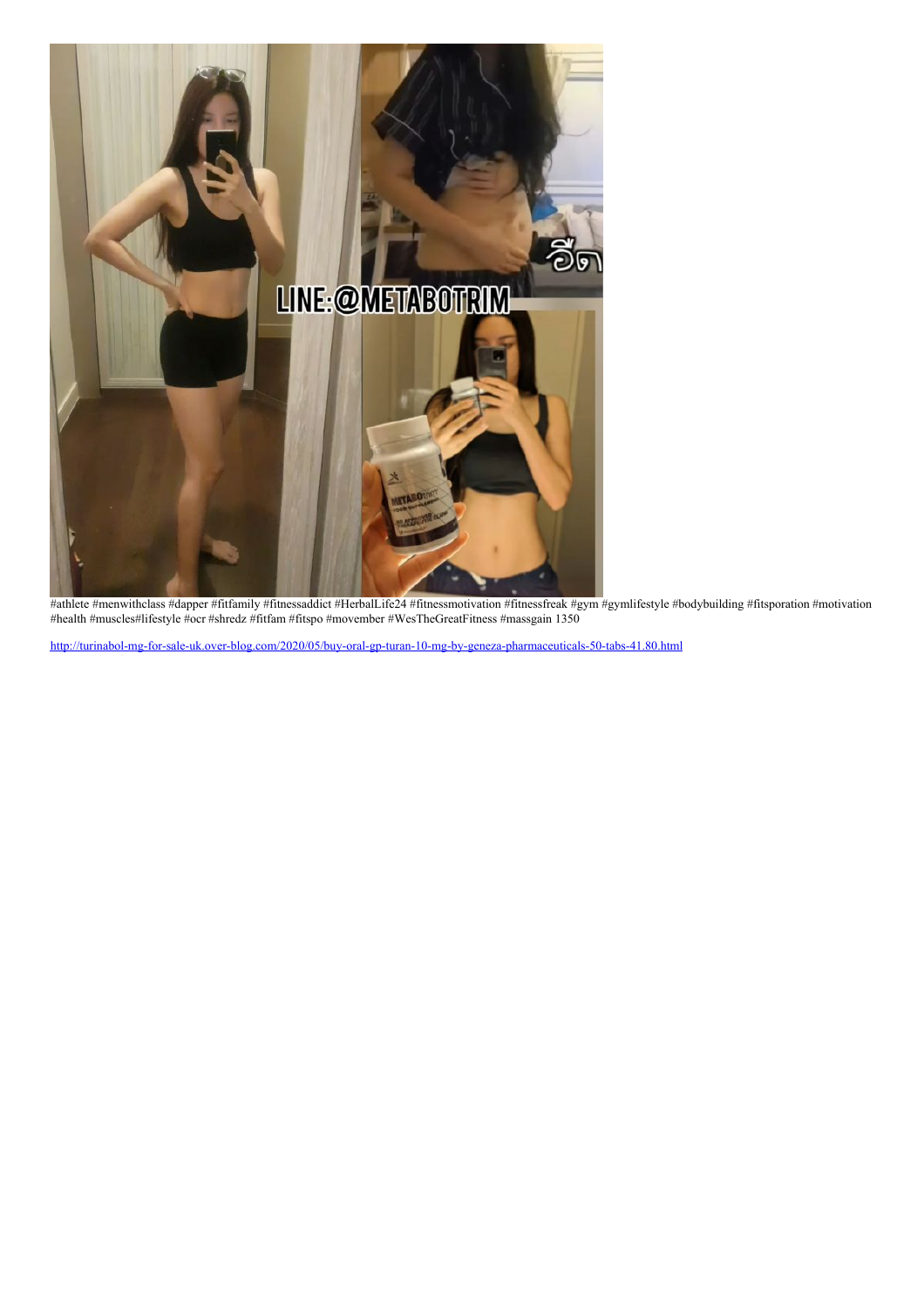

Dragon Pharma's Turanabol is not converted into estrogen and can not cause side effects associated with them: gynecomastia, increased blood pressure, water retention in the muscles, etc. By taking this anabolic drug, an athlete can gain in a short time a set of high quality muscle mass.

▶6+6 moving plank (facilitato anche sulle ginocchia) ▶10 crunch a V sx (se senti dolore alla zona lombare appoggia le mani) ▶10 crunch a V dx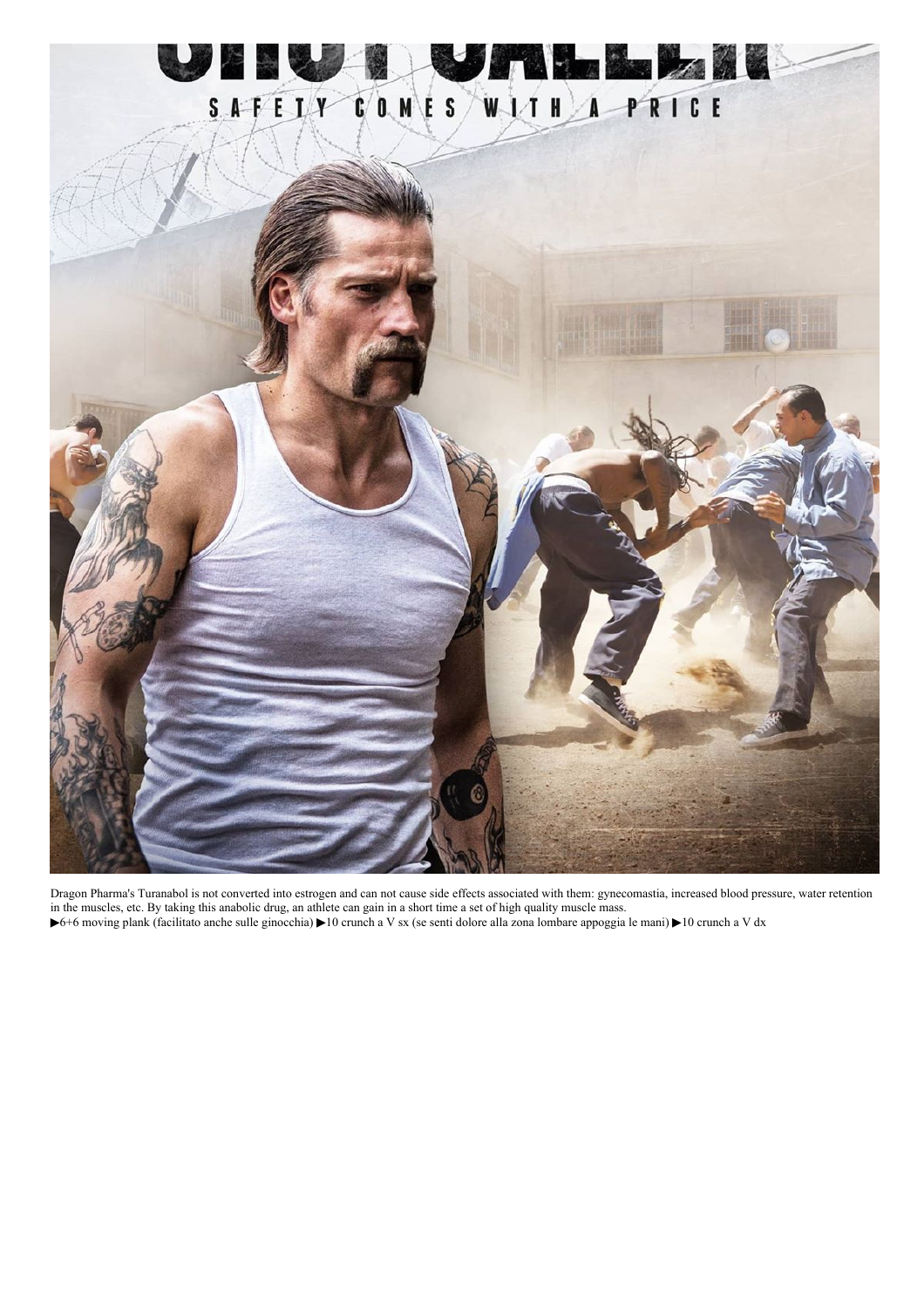

We smile and laugh through the pain and then when we get home curl up in a ball and try to rest through the pain. Anyway I'll stop going on, but this page is a blog of my fittness, food and my life with Ulcerative colitis and how I live with it and my day to day life.

<http://methandienone-10-kaufen.over-blog.com/2020/05/gp-methan-50-mg-by-geneza-pharmaceuticals-original-price-20-tabs-52.80.html>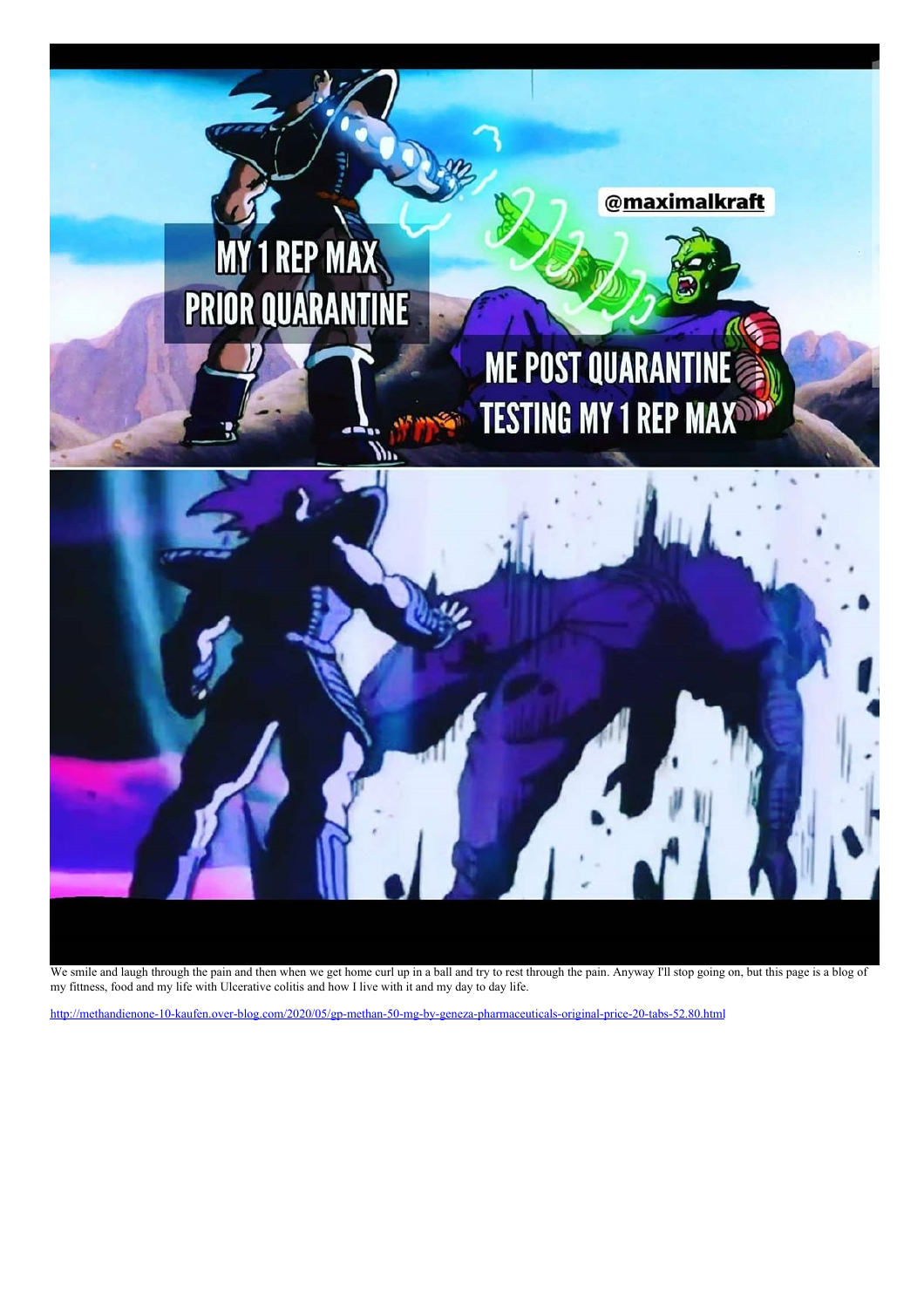

The Dragon Pharma Turinabol has strong similarities with Dianabol because it will increase strength and size but it is the strength and performance for which it is most appropriate. But unlike Dianabol, Turinabol will not aromatize to give it a higher level of tolerance among many users.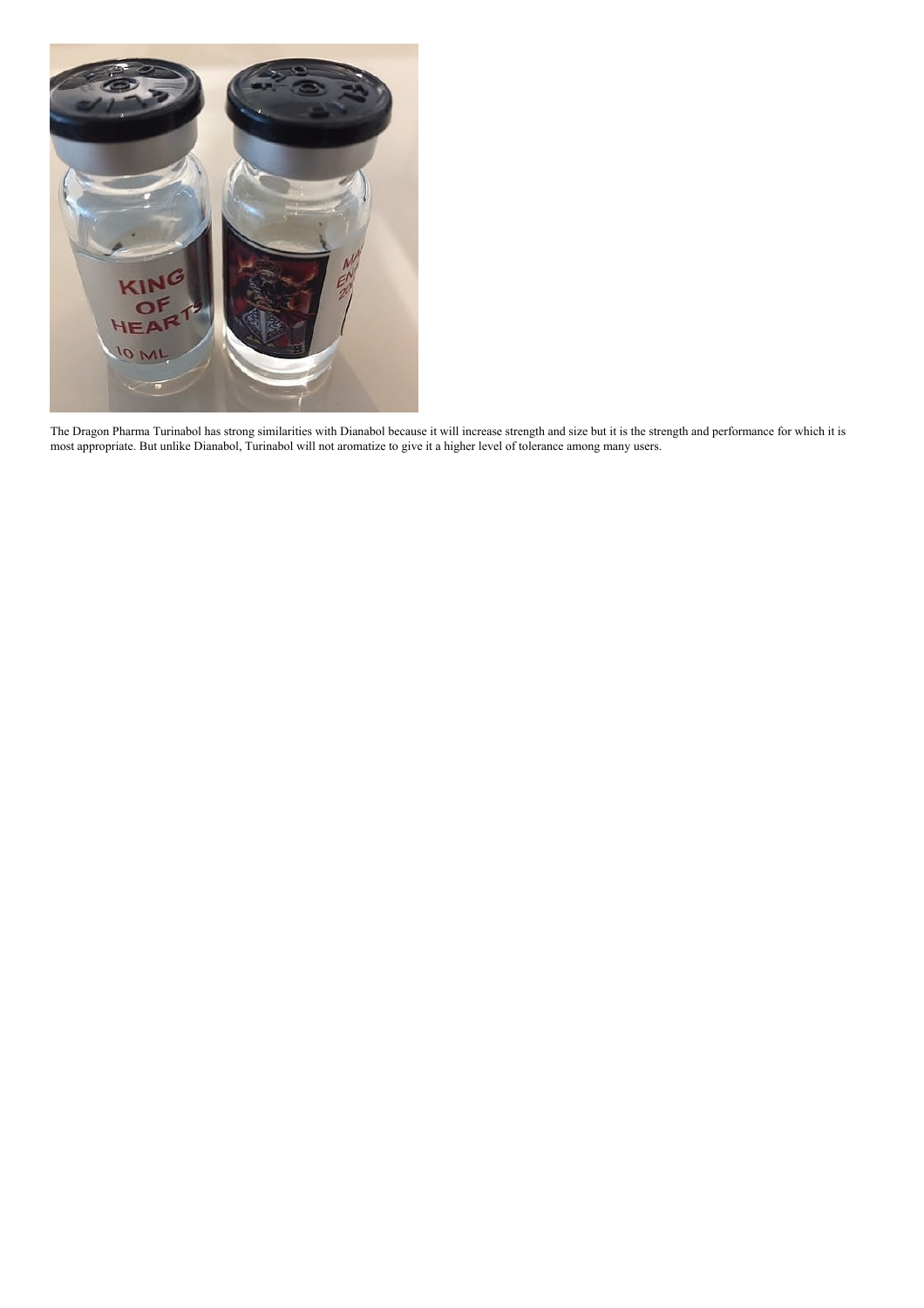

BACK MOTIVATION. It's one of my favourite Training Day. Although i didn't have much time to train this Tuesday, this was still a BURN□ Session....harder than i thought. But the weather has been perfect and i've been able to train outside.